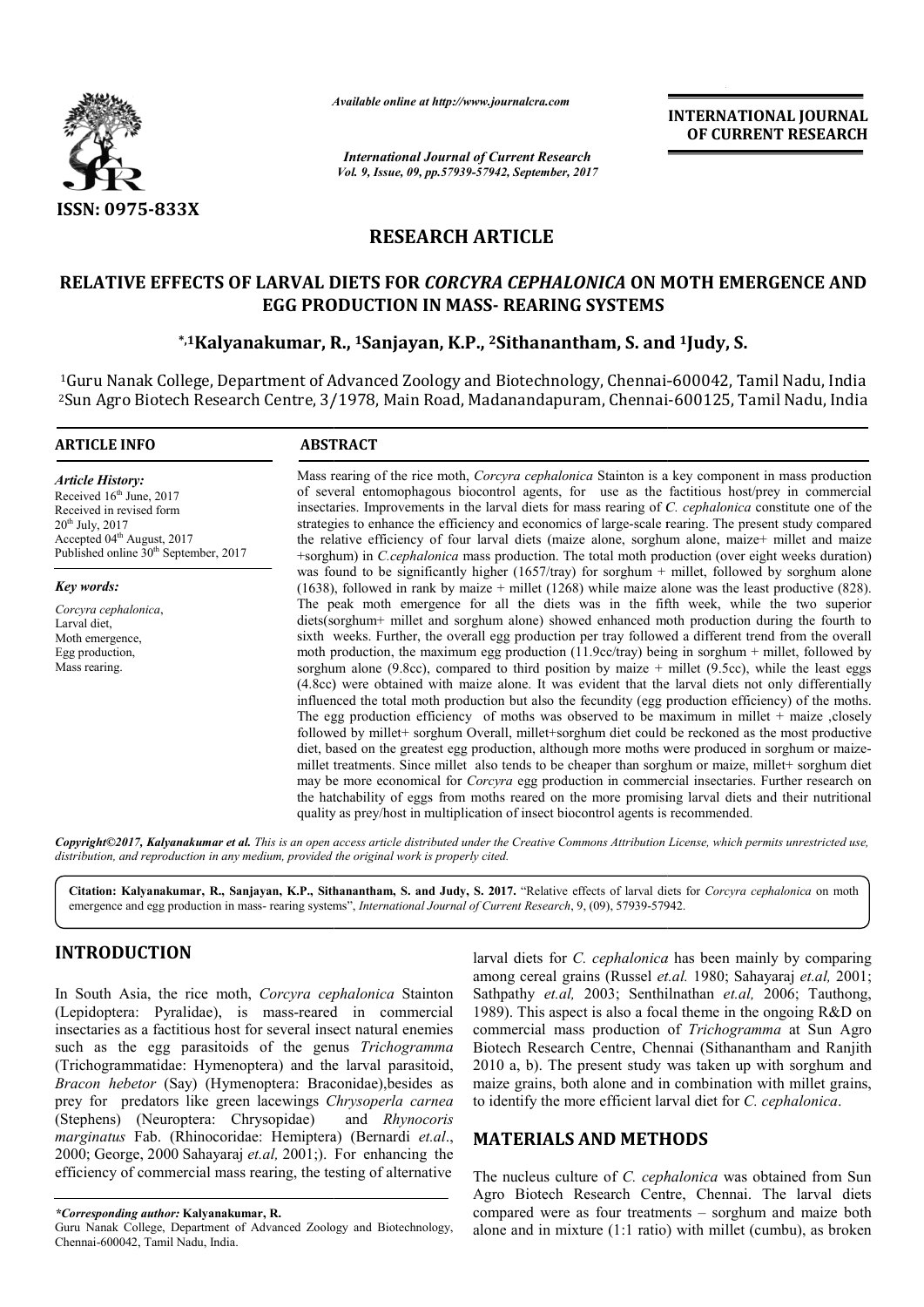grains. There were ten replications and each replication was a circular plastic tray (35 cm dia; 10 cm depth) with 2.5 kg of the broken grains as larval diet and infested with 0.5 cc (approximate 6000) eggs of *C. cephalonica*. In each tray, 100 g of groundnut, 0.5 g of antibiotic (Ampicillin), 5 g of yeast and 1g of sulphur were added, in order to ensure healthy cultures in the trays (as per Sithanantham and Ranjith 2010 a). The emergence of moths was recorded daily and the numbers emerged were recorded for each tray during 7-14 weeks age of the host culture. In addition, the moths collected from these test trays in a chosen day per week were pooled and kept for egg laying in a wire mesh cage (10 cm dia; 14 cm depth). The amount of eggs laid during four day age of moths, (days 1-4) was recorded by measuring the quantity of eggs daily.

## **RESULTS AND DISCUSSION**

The results of overall statistical analysis (ANOVA) of the two major parameters- moth emergence and egg production are summarized in Table 1. There was significant differences between the four diet treatments and the weeks (8) for both the parameters, besides their interaction being significant for moth emergence alone.

**Table 1. ANOVA summary for Corcyra moth emergence and egg production**

| Parameter              | F value | $CD (p=0.05)$ | Significance |
|------------------------|---------|---------------|--------------|
| Moth emergence         |         |               |              |
| Diet treatments (4)    | 470.59  | 6.38          | **           |
| Weeks $(8)$            | 1401.06 | 9.02          | $***$        |
| Diet treatments× Weeks | 21.63   | 18.04         | $***$        |
| Egg production         |         |               |              |
| Diet treatments (4)    | 5.47    | 0.147         | $***$        |
| Weeks (8)              | 16.90   | 0.208         | $***$        |
| Diet treatments× Weeks | 0.37    | 0.415         | NS           |

CD**=**Critical Difference(p=0.05);\*\*=Significant at 1%level;NS= Not significant

#### **Moths production**

The results showed that there were significant differences in total moth production over the eight week period ( $7<sup>th</sup>$  to  $14<sup>th</sup>$ week) of adult emergence among the four diet treatments compared, besides the overall significance of per week emergence of moths. The total moth production per tray (over eight weeks) was found to be significantly higher (1657) for sorghum+ millet followed by sorghum alone (1638), next in rank being maize + millet  $(1268)$ , while the least moth emergence (828) was observed with maize alone (Fig1).



**Fig. 1. Comparison of four larval diets on Corcyra adult emergence**

Earlier studies of larval media on *Corcyra* moth production had also shown significant effects of different larval feed media (Russel *et.al*.1980; Tauthong, 1989; Sahayaraj *et.al.,* 2001). Further, irrespective of diets, the maximum overall weekly moth production occurred during the fifth week period (Fig2).



**Fig. 2. Comparision of eight continuous weeks for** *Corcyra* **adult emergence**

This trend was also in conformity with the results for milletbased larval diet observed by Sithanantham and Ranjith (2010 a). The trend in weekly moth emergence for the four larval diets followed a generalised pattern, with peak moth emergence in the fifth week for all the diets, while the two superior diets namely sorghum+ millet and sorghum alone showed distinctly greater moth production during the  $4<sup>th</sup>$  to  $6<sup>th</sup>$  weeks (Fig 3).



**Fig. 3.** *Corcyra* **moth emergence in four larval diet treatments during eight weeks**

This local information could be used in forecasting the weekly moth production enhancement in commercial units.

### **Egg production**

There were significant differences between the larval diets for overall per tray egg production by moyhs, but it was different from the moth emergence trend (Fig 4). The maximum eggs (11.9 cc/tray) in sorghum + millet, followed by sorghum alone  $(9.8cc)$  while third in rank was maize + millet  $(9.5cc)$ , the least (4.8cc) being with maize alone.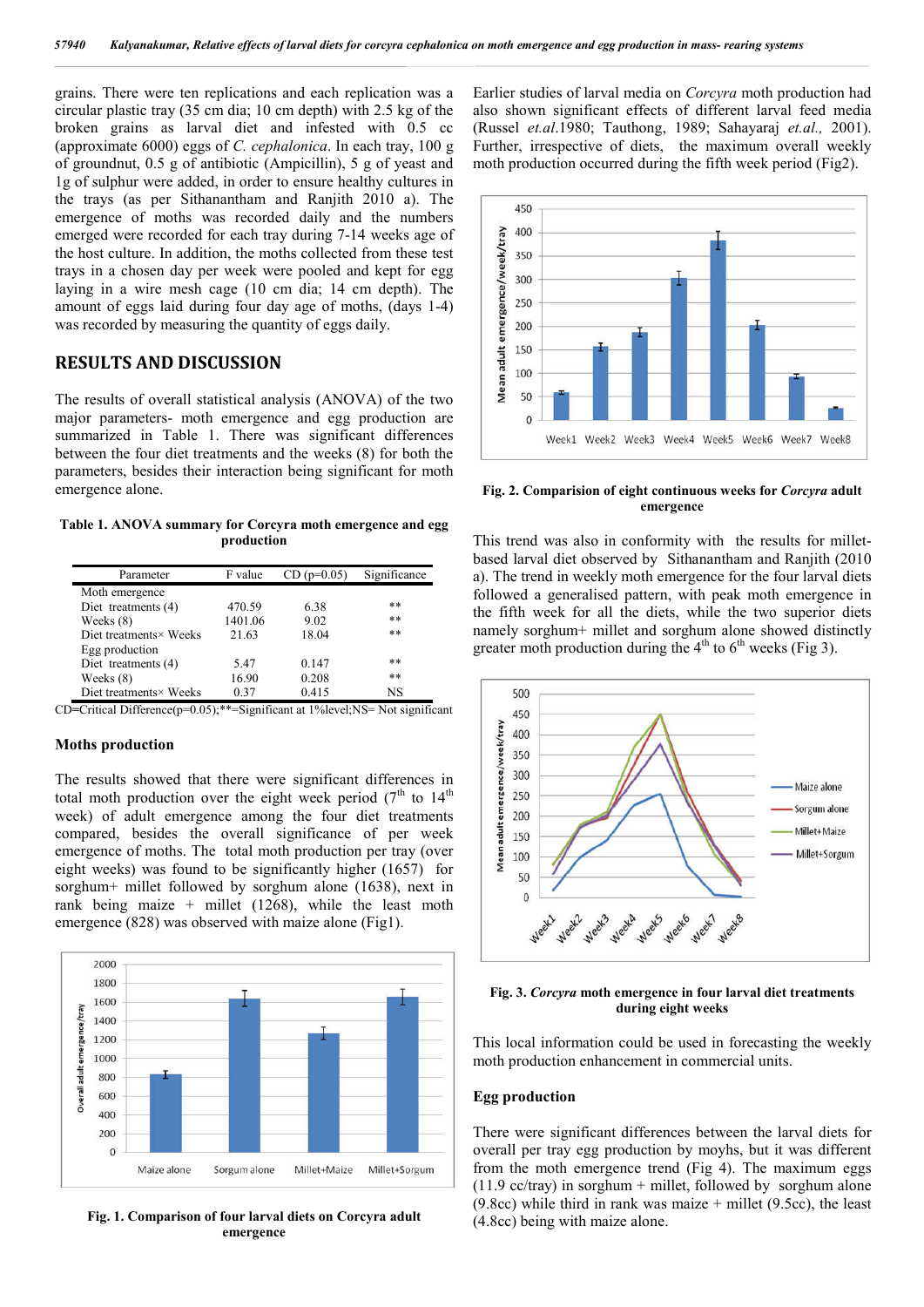

**Fig. 4. Overall estimated total egg production among four larval diets**

Such differential performance of cereals grains as components of the larval diets affecting egg production has also been reported earlier (Russel *et.al.*1980; Senthilnathan *et.al.* 2006). The weekly overall egg production also was similar in trend to the moth production (Fig 5).



**Fig. 5. Overall weekly egg production pattern**

This trend is similar to the observations by Sithanantham and Ranjith (2010a) and Kalyanakumar *et.al*. (2014). The weekwise comparison of the four diets for egg production showed that the two superior diets (millet + maize, millet + sorghum) were able to distinctly improve the egg production during  $4<sup>th</sup>$ -6<sup>th</sup> weeks (Fig 6).



As already indicated, this information will also be useful to in forecasting the weekly moth/egg production in commercial units. Overall, our results also showed that the larval diets differentially influenced the egg production efficiency of the moths. The overall moths required to produce 1cc eggs was observed in millet  $+$  maize (with 136 moths producing 1 cc eggs), followed by millet+ sorghum (139 moths/cc) with sorghum alone (166) and maize alone (172) respectively (Fig.7).



#### **Fig. 7. Relative overall egg production efficacy of moths in four larval diets**

Further, it was also evident that the superior larval diet can be judged on the basis of the number of moths emerged per tray. but more importantly based on their egg production ability (Kalyanakumar *et al*., 2014). In India, millet tends to be mostly cheaper than sorghum or maize grains and based on our present results, sorghum + millet diet could be chosen as more economical for *Corcyra* egg production in commercial insectaries. Further studies are required to clarify if the observed differences in larval diets between overall moth production and overall egg production could be attributed to differences in the sex ratio of the resulting adults and/or their mating/egg laying potential.

#### **Moth age as a factor in egg production**

The age of moths (day 1 to day 4) as a factor in overall egg production was also compared among the four larval diets (Fig 8). It was found that the two superior diets (sorghum+millet, maize+millet) produced most of the eggs in the first two days, whereas in maize, the third day old moths also contributed to some extent to the total egg production. The utility of this information could be to forecast/limit the egg collection period for the different/productive ages of the moths, if so required, for mass rearing efficiency improvement.



**Fig. 6. Weekly egg production pattern for four diets**

**Fig. 8. Relative share of moth age in total egg production. (4 days)**